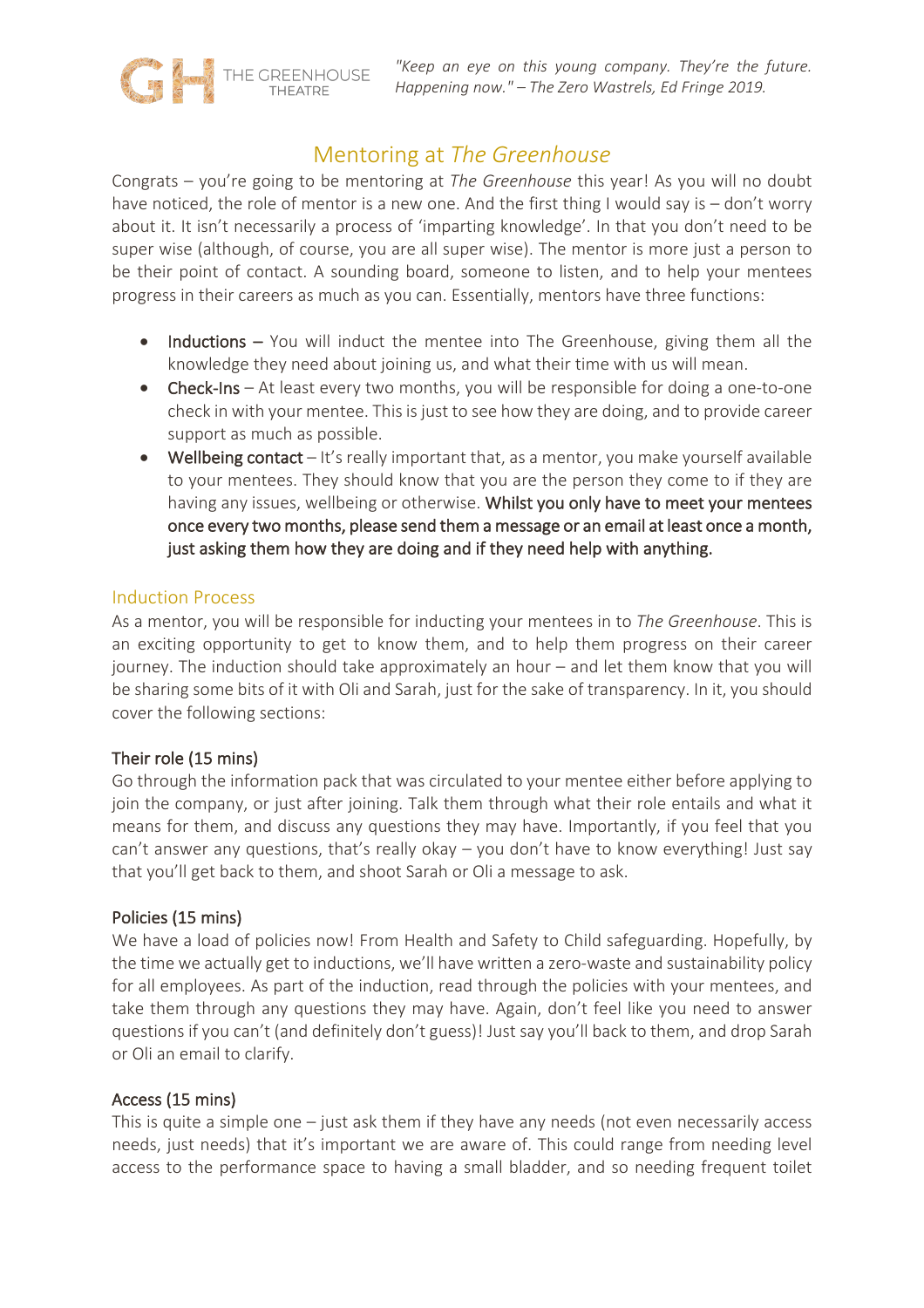

breaks at rehearsals and performances. It should have an access lens, but really, this is about finding out what we need to do to make everyone involved in the project as comfortable as they can be! If they have any requirements, make a note of them and pass that on to Sarah and Oli.

## Get to know them (15 mins)

Finally (and this is just as important as the other sections, if not more so) get to know them  $$ both as people, and in terms of their careers. I'd recommend using the following 7 questions as guides, but you're all perfectly capable social beings, so you do you!

- Do you have any training in performing at all?
- What kind of experience do you have?
- What is your favourite piece of work you've ever done, and why?
- What exactly do you want to do in your career? If an actor, what kind of acting, etc.
- What is your biggest dream for your career?
- What are some of the skills or talents you want to develop to help you progress your career?
- What are your main hobbies and interests, outside of theatre?

This is not a Q+A session – relate to them and have a chat! But also, make a note of their career background, ambitions, and things they want to work on, just so, in personnel check-ins, you are sure to be helping them in the most useful way possible.

## Induction Notes (10 mins)

Once the induction has finished, you need to make a document and answer the following questions:

- 1. *Did the mentee share any access requirements or needs with you (no matter how big or small)? If so, what were they?*
- 2. *What is the mentee's background as a performer? Any training, or notable experience?*
- 3. *What do they want to do/be in their career?*
- 4. *What are the main skills/talents they want to develop to progress their career?*

Notes on these do not have to be particularly detailed in any way. Just a couple of sentences under each – it will just help us keep track of everything!

## Personnel Check-Ins

Although you will be reminded, it is ultimately up to you to schedule your regular personnel check-ins with your mentees. This is a really important process, and part of what makes the company special and unique, so make sure you do it. The check-ins should last around 30 minutes and, as you can see by the questions below, they should involve you bringing at least one educational opportunity, based on what you know about your mentee and their career goals. Below are the questions you should ask at each check in. For each check in, you should make notes under each of these questions. They don't have to be hugely detailed – they can just be a few words! Then, you will need to submit the resulting document to Sarah.

*1. Are you satisfied in your role?*